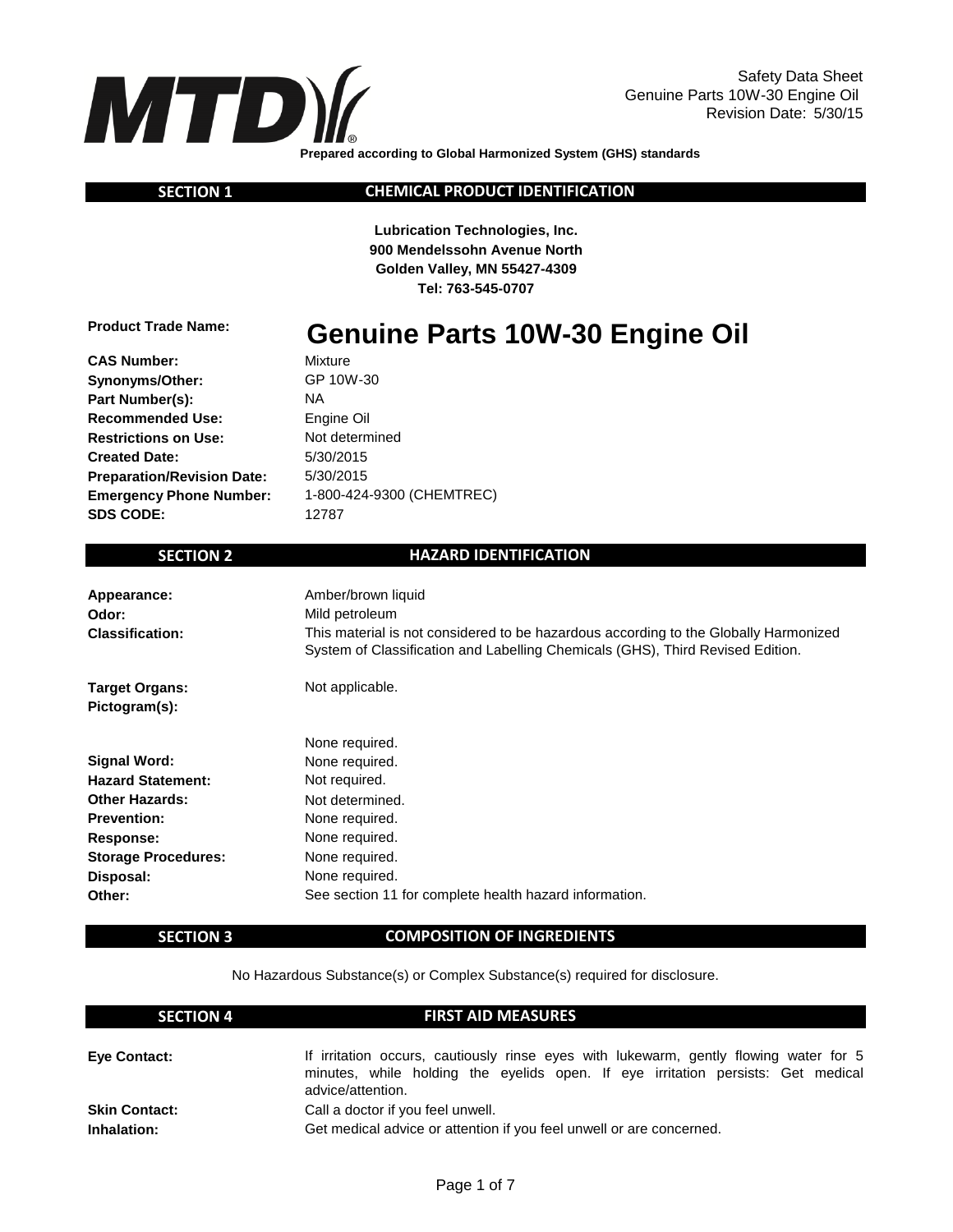

 **SECTION 5**

If you feel unwell or concerned: Get medical advice/attention. Rinse mouth. Do NOT induce vomiting. If vomiting occurs naturally, lie on your side, in the recovery position.

**Other:**

No additional information

| <b>SECTION</b> 5                                                               | FINE FIGHTING MEASONES                                                                                                                                                                                                                                                                                                                                                                                                                                                                                                                                                                      |
|--------------------------------------------------------------------------------|---------------------------------------------------------------------------------------------------------------------------------------------------------------------------------------------------------------------------------------------------------------------------------------------------------------------------------------------------------------------------------------------------------------------------------------------------------------------------------------------------------------------------------------------------------------------------------------------|
| <b>Flash Point:</b><br><b>Flammable limits:</b><br><b>Extinguishing media:</b> | 223℃ by Cleveland Open Cup Tester.<br>Not determined.<br>Use dry chemical, alcohol foam, all purpose AFFF or carbon dioxide to extinguish fire.                                                                                                                                                                                                                                                                                                                                                                                                                                             |
|                                                                                | Special firefighting procedures: DO NOT direct a solid stream of water or foam into hot, burning pools of liquid since this<br>may cause frothing and increase fire intensity. Frothing can be violent and possibly<br>endanger any firefighter standing too close to the burning liquid. Use water spray to cool<br>fire exposed containers and structures until fire is out if it can be done with minimal risk.<br>Avoid spreading burning material with water used for cooling purposes. Wear full<br>firefighting turn-out gear (full Bunker gear), and respiratory protection (SCBA). |
| Unusual fire & explosion<br>hazards:                                           | Dense smoke may be generated while burning. Toxic fumes, gases or vapors may<br>evolve on burning. High temperatures may create heavy flammable vapors that may<br>settle along ground level and low spots to create an invisible fire hazard.                                                                                                                                                                                                                                                                                                                                              |
| <b>Byproducts of combustion:</b>                                               | Fires involving this product may release oxides of carbon, phosphorus, nitrogen and<br>sulfur; reactive hydrocarbons and irritating vapors.                                                                                                                                                                                                                                                                                                                                                                                                                                                 |
| <b>Autoignition temperature:</b>                                               | Not determined.                                                                                                                                                                                                                                                                                                                                                                                                                                                                                                                                                                             |
| <b>Explosion data:</b>                                                         | Not determined. Care should always be exercised in dust/mist areas.                                                                                                                                                                                                                                                                                                                                                                                                                                                                                                                         |
| Other:                                                                         | Dispose of fire debris and contaminated extinguishing water in accordance with official<br>regulations.                                                                                                                                                                                                                                                                                                                                                                                                                                                                                     |

**FIRE FIGHTING MEASURES**

| <b>SECTION 6</b> | ACCIDENTAL RELEASE MEASURES                                                                            |  |  |  |  |  |
|------------------|--------------------------------------------------------------------------------------------------------|--|--|--|--|--|
|                  |                                                                                                        |  |  |  |  |  |
|                  | Spill control procedures (land): Immediately turn off or isolate any source of ignition (pilot lights, |  |  |  |  |  |

|                                             | Spill control procedures (land): Immediately turn off or isolate any source of ignition (pilot lights, electrical equipment,<br>flames, heaters, etc.). Evacuate area and ventilate. Personnel wearing proper protective<br>equipment should contain spill immediately with inert materials (sand, earth, chemical<br>spill pads of cotton) by forming dikes. Dikes should be placed to contain spill in a manner<br>that will prevent material from entering sewers and waterways. Large spill, once<br>contained, may be picked up using explosion proof, non-sparking vacuum pumps,<br>shovels, or buckets, and disposed of in suitable containers for disposal. If a large spill<br>occurs notify appropriate authorities. In case of road spill or accident contact Chem-Trec<br>(800-424-9300). |
|---------------------------------------------|-------------------------------------------------------------------------------------------------------------------------------------------------------------------------------------------------------------------------------------------------------------------------------------------------------------------------------------------------------------------------------------------------------------------------------------------------------------------------------------------------------------------------------------------------------------------------------------------------------------------------------------------------------------------------------------------------------------------------------------------------------------------------------------------------------|
| <b>Spill control procedures</b><br>(water): | Try to contain large spills with floating booms to prevent spill from spreading. Remove<br>from surface by skimming or with suitable adsorbents. If a large spill occurs notify<br>appropriate authorities (normally the National Response Center or Coast Guard at 800-<br>424-8802).                                                                                                                                                                                                                                                                                                                                                                                                                                                                                                                |
| Waste disposal method:                      | Do not empty into drains. All disposals must comply with federal, state, and local<br>regulations. The material, if spilled or discarded may be a regulated waste. Refer to<br>state and local regulations. Department of Transportation (DOT) regulations may apply<br>for transporting this material when spilled. See Section 14.                                                                                                                                                                                                                                                                                                                                                                                                                                                                  |
| Other:                                      | CAUTION - If spilled material is cleaned up using a regulated solvent, the resulting waste<br>mixture will be regulated.                                                                                                                                                                                                                                                                                                                                                                                                                                                                                                                                                                                                                                                                              |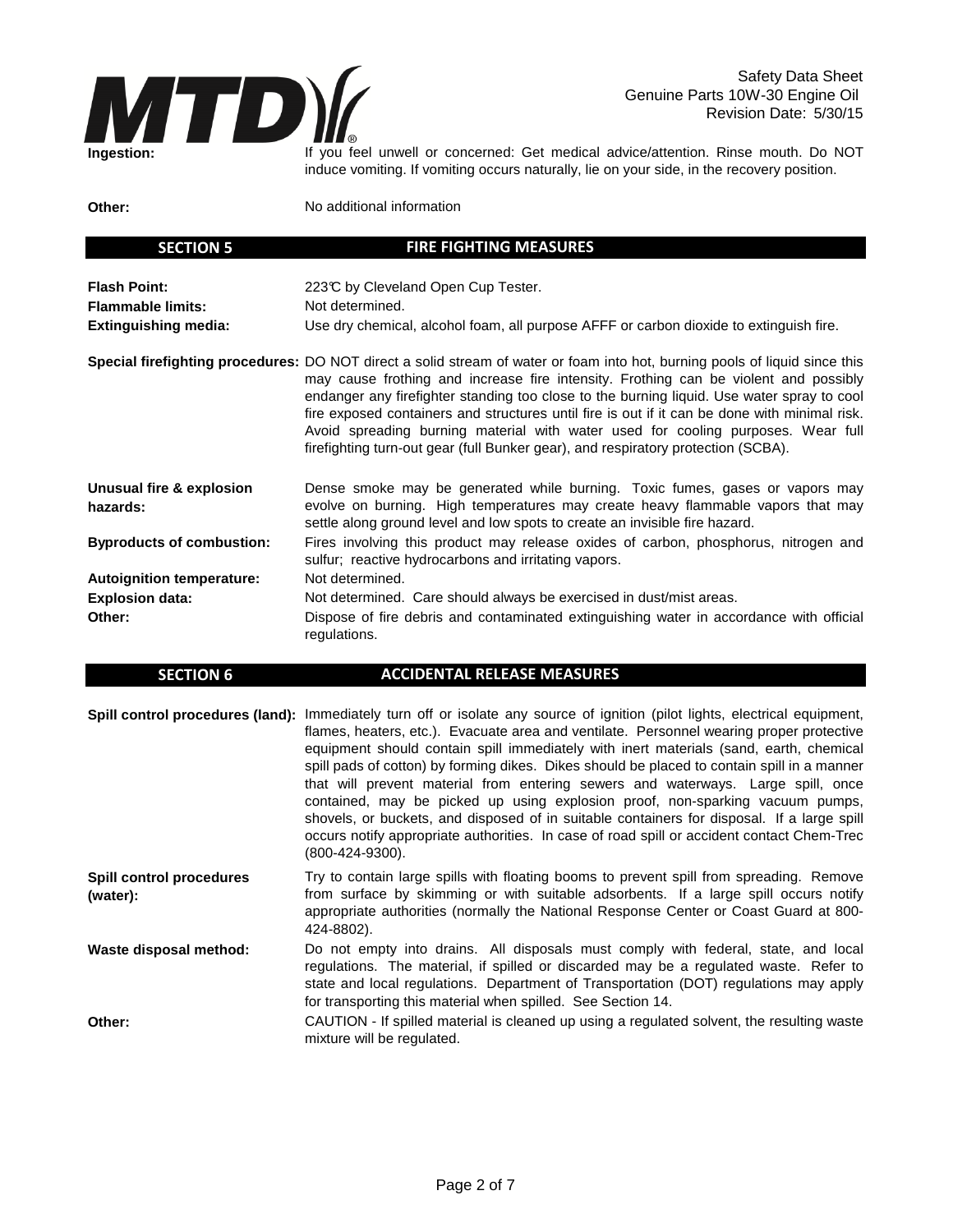

| <b>SECTION 7</b>               | <b>HANDLING AND STORAGE</b>                                                                                                                                                                                                                                                                                                                                                                                                                                                                                                                                |
|--------------------------------|------------------------------------------------------------------------------------------------------------------------------------------------------------------------------------------------------------------------------------------------------------------------------------------------------------------------------------------------------------------------------------------------------------------------------------------------------------------------------------------------------------------------------------------------------------|
| <b>Handling procedures:</b>    | Keep containers closed when not in use. Do not transfer to unmarked containers. Empty<br>containers retain product residue which may exhibit hazards of material, therefore do not<br>pressurize, cut, glaze, weld, or use for any other purposes. Return drums to reclamation<br>centers for proper cleaning and reuse.<br>Handling temperatures should not exceed $60\degree$ (140°F) to min imize danger of burns.<br>Open containers carefully in a well ventilated area or use appropriate respiratory<br>protection. Wash thoroughly after handling. |
| Storage procedures:            | Store containers away from heat, sparks, open flame, or oxidizing materials. Extended<br>storage at excessive temperatures may produce odorous and toxic fumes from product<br>decomposition.                                                                                                                                                                                                                                                                                                                                                              |
| <b>Additional information:</b> | No additional information.                                                                                                                                                                                                                                                                                                                                                                                                                                                                                                                                 |

#### **SECTION 8 EXPOSURE CONTROLS / PERSONAL PROTECTION**

**Exposure limits/standards for materials that can be formed when handling this product:** 

|                                       |                                                                                                                                                                                                                                                                                                                                                                                                                                                                                                     |                        | <b>OSHA TWA OSHA STEL ACGIH TWA</b> |                        |
|---------------------------------------|-----------------------------------------------------------------------------------------------------------------------------------------------------------------------------------------------------------------------------------------------------------------------------------------------------------------------------------------------------------------------------------------------------------------------------------------------------------------------------------------------------|------------------------|-------------------------------------|------------------------|
| Contains highly refined petroleum oil |                                                                                                                                                                                                                                                                                                                                                                                                                                                                                                     | $*5$ mg/m <sup>3</sup> | $*10$ mg/m <sup>3</sup>             | $*5$ mg/m <sup>3</sup> |
|                                       | * Exposure limits not defined. Limits used are for, "oil mist".                                                                                                                                                                                                                                                                                                                                                                                                                                     |                        |                                     |                        |
|                                       | TWA - Time Weighted Average is the employee's average airborne exposure in<br>any 8-hour work shift of a 40-hour work week which shall not be exceeded.<br>STEL - Short Term Exposure Limit is the employee's 15-minute time weighted<br>average exposure which shall not be exceeded at any time during a work day<br>unless another time limit is specified.                                                                                                                                      |                        |                                     |                        |
|                                       | All base oils, including additive carriers, contain <3.0% DMSO extractable material.                                                                                                                                                                                                                                                                                                                                                                                                                |                        |                                     |                        |
| <b>Personal protection:</b>           | Applicable mainly to persons in repeated contact situations such as packaging of<br>product, service/maintenance, and cleanup/spill control personnel.                                                                                                                                                                                                                                                                                                                                              |                        |                                     |                        |
| <b>Respiratory protection:</b>        | None required if ventilation is adequate. Otherwise a respiratory protection program<br>meeting OSHA 1910.134 and ANSI Z88.2 requirements must be followed. Where<br>misting may occur, wear an MSHA/NIOSH approved (or equivalent) half-mask form<br>dust/mist air purifying respirator.                                                                                                                                                                                                           |                        |                                     |                        |
| Eye protection:                       | Eye protection is strongly recommended. Wear safety glasses with side shields or<br>vented/splash proof goggles (ANSI Z87.1 or approved equivalent).                                                                                                                                                                                                                                                                                                                                                |                        |                                     |                        |
| <b>Hand protection:</b>               | Impervious, chemically resistant gloves such as neoprene or nitrile rubber to avoid skin<br>sensitization and absorption.                                                                                                                                                                                                                                                                                                                                                                           |                        |                                     |                        |
| Other protection:                     | Use of an apron and overboots of chemically impervious materials such as neoprene or<br>nitrile rubber is recommended based on level of activity and exposure. If handling hot<br>material use insulated protective equipment. Launder soiled clothes. Properly dispose of<br>contaminated leather articles and other materials which cannot be decontaminated.                                                                                                                                     |                        |                                     |                        |
| <b>Local control measures:</b>        | Use adequate ventilation when working with material in an enclosed area. Mechanical<br>methods such as fume hoods or area fans may be used to reduce localized vapor/mist<br>areas. If vapor or mist is generated when the material handled, adequate ventilation in<br>accordance with good engineering practice must be provided to maintain concentrations<br>below the specified exposure. Eyewash stations and showers should be available in<br>areas where this material is used and stored. |                        |                                     |                        |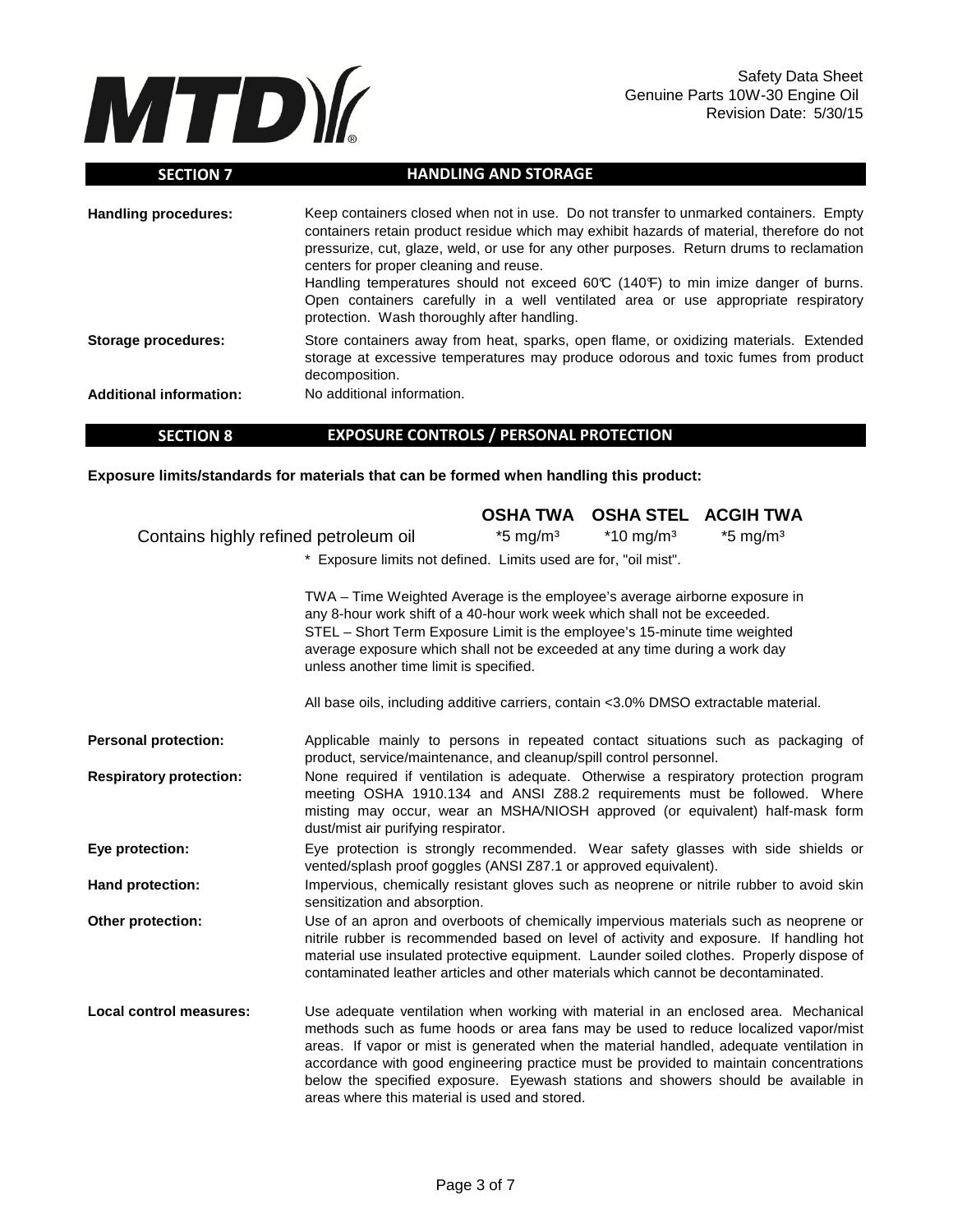

Safety Data Sheet Genuine Parts 10W-30 Engine Oil Revision Date: 5/30/15

Consumption of food and drink should be avoided in work areas where product is present. Always wash hands and face with soap and water before eating, drinking or smoking.

## **SECTION 9**

## **PHYSICAL AND CHEMICAL PROPERTIES**

| Appearance:                       | Amber/brown liquid                                        |
|-----------------------------------|-----------------------------------------------------------|
| Odor:                             | Mild petroleum                                            |
| Odor threshold:                   | Not determined.                                           |
| pH:                               | Not applicable.                                           |
| <b>Melting/Freezing point:</b>    | Not determined.                                           |
| Initial boiling point:            | Not determined.                                           |
| <b>Boiling range:</b>             | Not determined.                                           |
| Flash point:                      | 223C.                                                     |
| <b>Evaporation rate:</b>          | Not determined.                                           |
| <b>Flammability:</b>              | Not determined.                                           |
| <b>Upper flammable limit:</b>     | Not determined.                                           |
| Lower flammable limit:            | Not determined.                                           |
| Vapor pressure:                   | Not determined.                                           |
| Vapor density:                    | Not determined.                                           |
| <b>Relative density:</b>          | 0.86                                                      |
| Solubility:                       | Negligible in water, miscible in most petroleum solvents. |
| <b>Partition Coefficient:</b>     | Not determined.                                           |
| Auto-ignition temperature:        | Not determined.                                           |
| <b>Decomposition temperature:</b> | Not determined.                                           |
| <b>Viscosity:</b>                 | 66 cSt at 40°C.                                           |
| <b>Other</b>                      | Not applicable.                                           |

## **SECTION 10**

## **STABILITY AND REACTIVITY**

| <b>Reactivity</b>                        |                                                                                                                                                                                  |
|------------------------------------------|----------------------------------------------------------------------------------------------------------------------------------------------------------------------------------|
| <b>Chemical stability:</b>               | Material is chemically stable at room temperatures and pressure.                                                                                                                 |
| Hazardous polymerization:                | Will not occur.                                                                                                                                                                  |
| <b>Conditions to avoid:</b>              | Avoid high temperatures and product contamination.                                                                                                                               |
| Incompatibility with other<br>materials: | Avoid contact with acids and strong oxidizing materials.                                                                                                                         |
| <b>Decomposition products:</b>           | Smoke, carbon monoxide, carbon dioxide, and other aldehydes of incomplete<br>combustion. Oxides of carbon, nitrogen, and sulfur; reactive hydrocarbons and irritating<br>vapors. |
| Other:                                   | Not applicable.                                                                                                                                                                  |

## **SECTION 11**

### **TOXICOLOGICAL INFORMATION**

#### **Acute toxicity (LD50) \*See note at the bottom of the section**

| Oral:                             | >5000 mg/kg                                |
|-----------------------------------|--------------------------------------------|
| Dermal:                           | >5000 mg/kg                                |
| Inhalation:                       | $>20.0$ mg/l                               |
| <b>Skin irritation:</b>           | Non-irritant                               |
| Eye irritation:                   | Non-irritant                               |
| Dermal sensitization:             | Not expected to have a sensitizing effect. |
| <b>Respiratory sensitization:</b> | Not expected to have a sensitizing effect. |
| <b>Aspiration Hazard:</b>         | Not applicable                             |
| <b>Chronic Toxicity</b>           |                                            |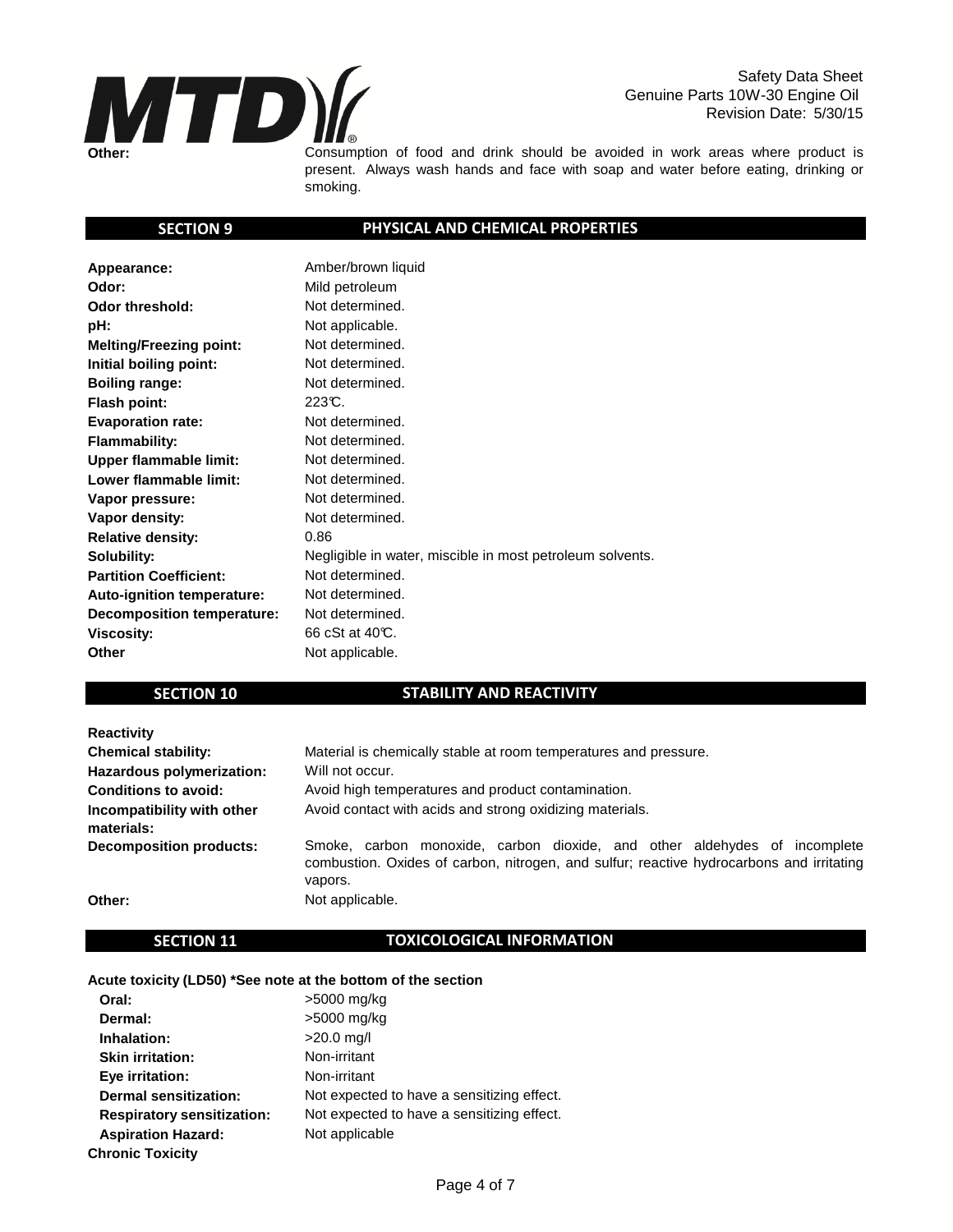

Safety Data Sheet Genuine Parts 10W-30 Engine Oil Revision Date: 5/30/15

 **Mutagenicity: Carcinogenicity: Reproductive toxicity: STOT-single exposure: STOT-repeated exposure: Other:**

Not suspected of causing genetic defects

Not suspected of causing cancer.

Not expected to have adverse effects on reproduction.

Not expected to have adverse effects.

Not expected to have long term adverse effects.

\*All data in this section is based off calculations from Part 3 of the Globally Harmonized System of Classification and Labelling of Chemicals (GHS) utilizing information from the constituent components.

## **SECTION 12**

## **ECOLOGICAL INFORMATION**

 **Invertebrates: Aquatic plants: Microorganism: Persistence/Degradability:**

**Bioaccumulation: Mobility in soil:**

 **Fish:**

**Other:**

| $> 100$ mg/l.                                                                             |
|-------------------------------------------------------------------------------------------|
| $> 100$ mg/l.                                                                             |
| $> 100$ mg/l.                                                                             |
| $> 100$ mg/l.                                                                             |
| This product is not expected to be readily biodegradable.                                 |
| Not determined.                                                                           |
| Not determined.                                                                           |
| All classifications are based on calculations in Part 4 of the Globally Harmonized System |
| of Classification and Labelling of Chemicals (GHS) utilizing information from the         |
| constituent components.                                                                   |

#### **SECTION 13**

### **DISPOSAL CONSIDERATIONS**

**Waste disposal:** This product unadulterated by other materials can be classified as a non-hazardous waste. Depending on use, used product may be regulated. Dispose of in a licensed facility. Do not discharge product in to sewer system. Dispose of containers by crushing or puncturing, so as to prevent unauthorized use of used containers. Waste management should be in full compliance with federal, state, and local laws.

**Other**

The transportation, storage, treatment and disposal of RCRA waste material must be conducted in compliance with 40 CFR 262, 263, 264, 268 and 270. Chemical additions, processing or otherwise altering this material may make the waste management information presented in this SDS incomplete, inaccurate or otherwise inappropriate.

### **SECTION 14**

#### **TRANSPORT INFORMATION**

**Land Transport (DOT): Proper Shipping Name: Land Transport (TDG): Proper Shipping Name: Sea Transport (IMDG): Proper Shipping Name: Air Transport (IATA): Proper Shipping Name: Other:**

Not applicable. Not regulated for land transport. Not regulated for land transport. Not regulated for sea transport. Not regulated for air transport. Not applicable. Not applicable. Not applicable. Not applicable.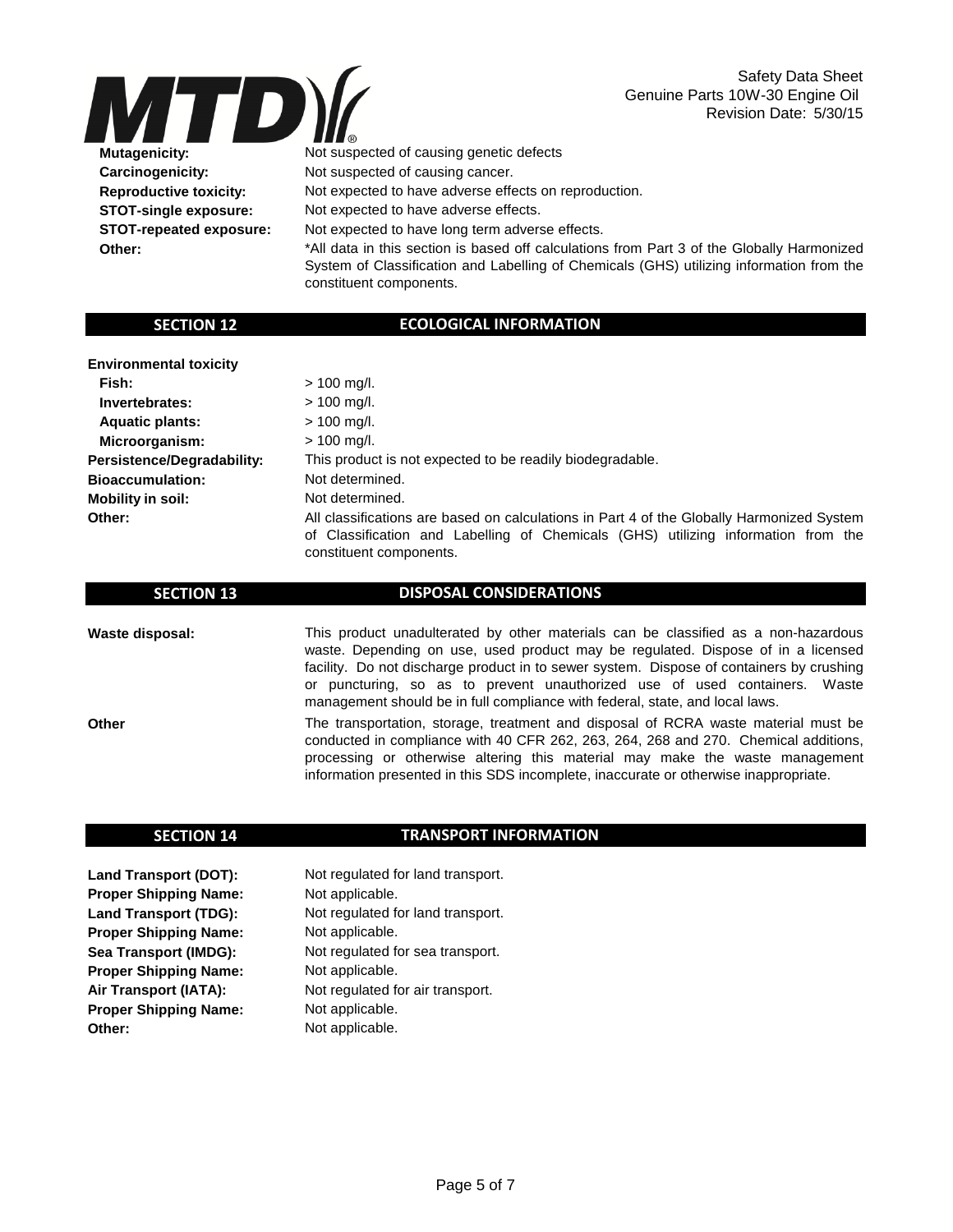

## **SECTION 15**

## **REGULATORY INFORMATION**

| <b>Federal Regulation</b> |                                                                                                                                                                                                                                                                                                                                                                                                    |           |  |
|---------------------------|----------------------------------------------------------------------------------------------------------------------------------------------------------------------------------------------------------------------------------------------------------------------------------------------------------------------------------------------------------------------------------------------------|-----------|--|
| Clean water act/oil:      | Under Section 311 of the Clean Water Act (40 CFR 110) and the Oil Pollution Control Act<br>of 1990, this material is considered an oil. Any spill or discharges that produce a visible<br>sheen or film on surface of water, or in waterways, ditches, or sewers leading to surface<br>water must be reported. Contact the National Response Center at 800-424-8802.                               |           |  |
| <b>TSCA:</b>              | All components of this material are listed in the U.S. TSCA Inventory.                                                                                                                                                                                                                                                                                                                             |           |  |
| <b>Other TSCA:</b>        | Not applicable.                                                                                                                                                                                                                                                                                                                                                                                    |           |  |
| <b>SARA title III:</b>    | Section 302/304 extremely hazardous substances:                                                                                                                                                                                                                                                                                                                                                    |           |  |
|                           | None.                                                                                                                                                                                                                                                                                                                                                                                              |           |  |
|                           | Section 311, 312 hazard categorization:                                                                                                                                                                                                                                                                                                                                                            |           |  |
|                           | Acute (immediate health effects):                                                                                                                                                                                                                                                                                                                                                                  | NO.       |  |
|                           | Chronic (delayed health effects):                                                                                                                                                                                                                                                                                                                                                                  | <b>NO</b> |  |
|                           | Fire (hazard):                                                                                                                                                                                                                                                                                                                                                                                     | NO.       |  |
|                           | Reactivity (hazard):                                                                                                                                                                                                                                                                                                                                                                               | <b>NO</b> |  |
|                           | Pressure (sudden release hazard):                                                                                                                                                                                                                                                                                                                                                                  | <b>NO</b> |  |
|                           | Section 313 toxic chemicals:                                                                                                                                                                                                                                                                                                                                                                       |           |  |
|                           | No components present are at or greater than the de minimis (minimum reportable)<br>concentration requirements for reporting.                                                                                                                                                                                                                                                                      |           |  |
| <b>CERCLA:</b>            | For stationary/moving sources – reportable quantity (due to): Not hazardous due to the<br>petroleum exclusion.                                                                                                                                                                                                                                                                                     |           |  |
| <b>State Regulations</b>  |                                                                                                                                                                                                                                                                                                                                                                                                    |           |  |
| Right-to-know             | Not determined.                                                                                                                                                                                                                                                                                                                                                                                    |           |  |
| Other:                    | A release of this product, as supplied, is exempt from reporting under the Comprehensive<br>Environmental Response Compensation and Liability Act (CERCLA). However, releases<br>may be reportable to the Nation Response Center under the Clean Water Act, 33 U.S.C.<br>1321(b)(3) and (5) - see head of Section 15. Failure to report may result in substantial<br>civil and criminal penalties. |           |  |
|                           | Recommend contacting the local authorities in the event of any type of spill to determine                                                                                                                                                                                                                                                                                                          |           |  |

Recommend contacting the local authorities in the event of any type of spill to determine local reporting requirements and also to aid in the cleanup.